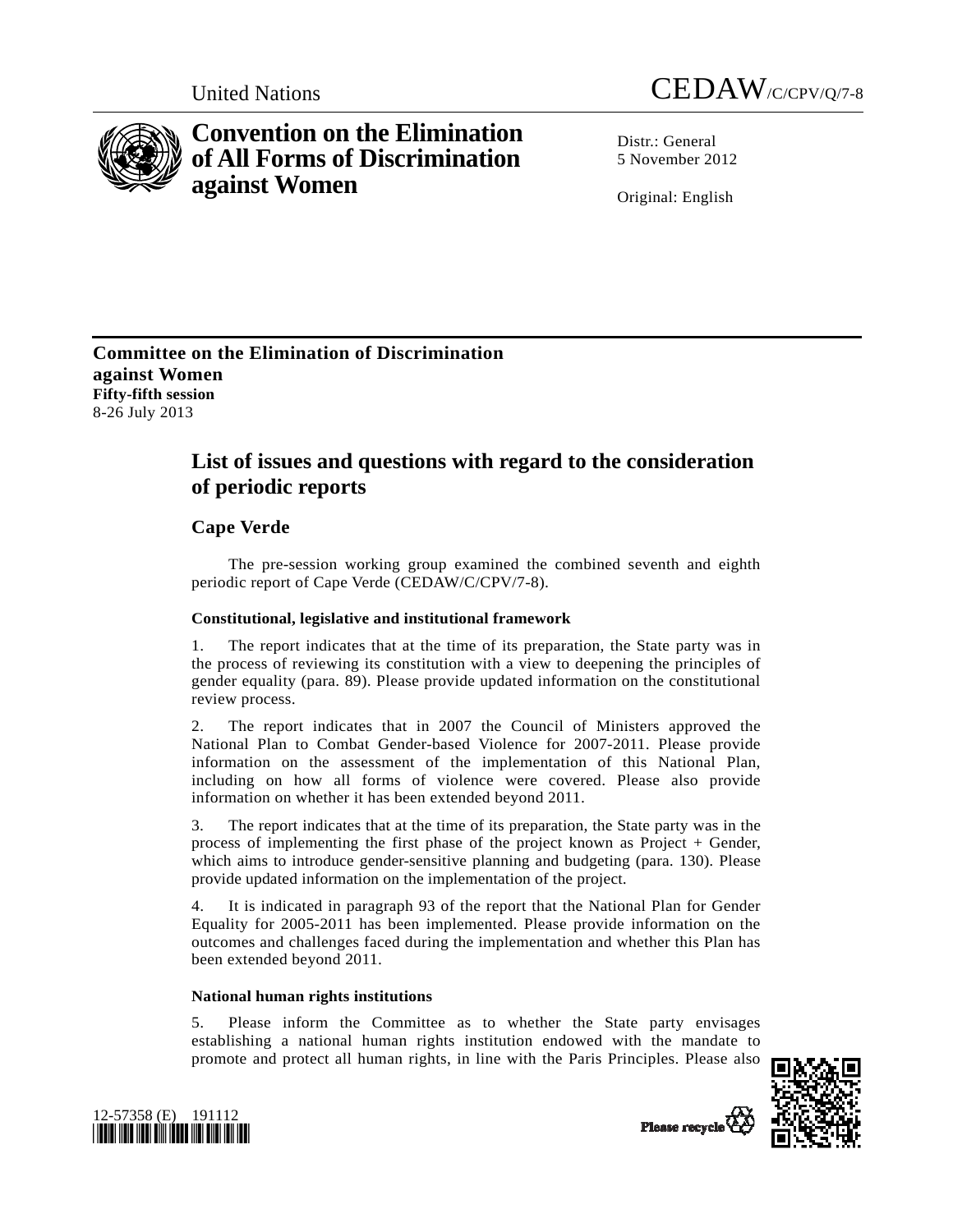provide information on plans to strengthen the mandate and functional capacity of the National Commission for Human Rights and Citizenship.

#### **Violence against women**

6. The report indicates that the project on forensic psychology, aimed at strengthening the capacity of magistrates when dealing with cases of gender-based violence, has been implemented (para. 155). The report further states that 50 magistrates have been trained in the area of forensic psychology and 26 forensic psychologists accredited to work directly with the courts. Please provide information on the number of prosecutions, convictions and sentences in cases of gender-based violence that have been dealt with since the implementation of this project and on the forms of violence detected.

## **Trafficking and exploitation of prostitution**

7. The report makes reference to the United Nations Office on Drugs and Crime regional project to update national legislation in light of the United Nations Convention against Transnational Organized Crime (paras. 174 and 175). Please provide information on the outcome of this project and the challenges faced during its implementation. Please also inform the Committee as to whether legislation on the illegal trafficking of human beings, including migrants, with a gender perspective, has been drafted and whether relevant capacity-building for officials has been carried out, as envisaged by the project.

## **Participation in political and public life**

8. The report indicates the representation of women as 15.2 per cent in the Parliament, 22.2 per cent in municipal authorities, 21.7 per cent in the governing bodies of political parties and 20.8 per cent in employers' organizations (paras. 46 and 47). The report further acknowledges that the representation of women at the highest level of the State party's diplomatic corps is still low (para. 190). Please provide information on measures taken, including temporary special measures, to increase women's participation in all areas of political and public life, including their participation in diplomatic and international affairs.

#### **Education**

9. According to the report, although the literacy rate of women in the country has improved, it remains very low among rural women at 64.1 per cent (para. 33). Please provide information on measures taken, including temporary special measures, to address this issue.

10. The report acknowledges that gender stereotypes in education, including in vocational education, persist, as girls usually undertake studies related to accounting, business administration, business management and graphic arts while boys are more likely to study electrical installations, civil construction and mechanics (para. 215). Please provide information on measures taken to implement the Committee's recommendation to encourage the diversification of the educational choices of boys and girls in order to attract more women into the field of science and technology, including through the adoption of temporary special measures.

11. The report states that the 2001 guidelines for better management of the issue of pregnancy in schools have been revoked, that from the beginning of the academic year 2010/11 new regulations were to be applied and that these reconcile pregnancy